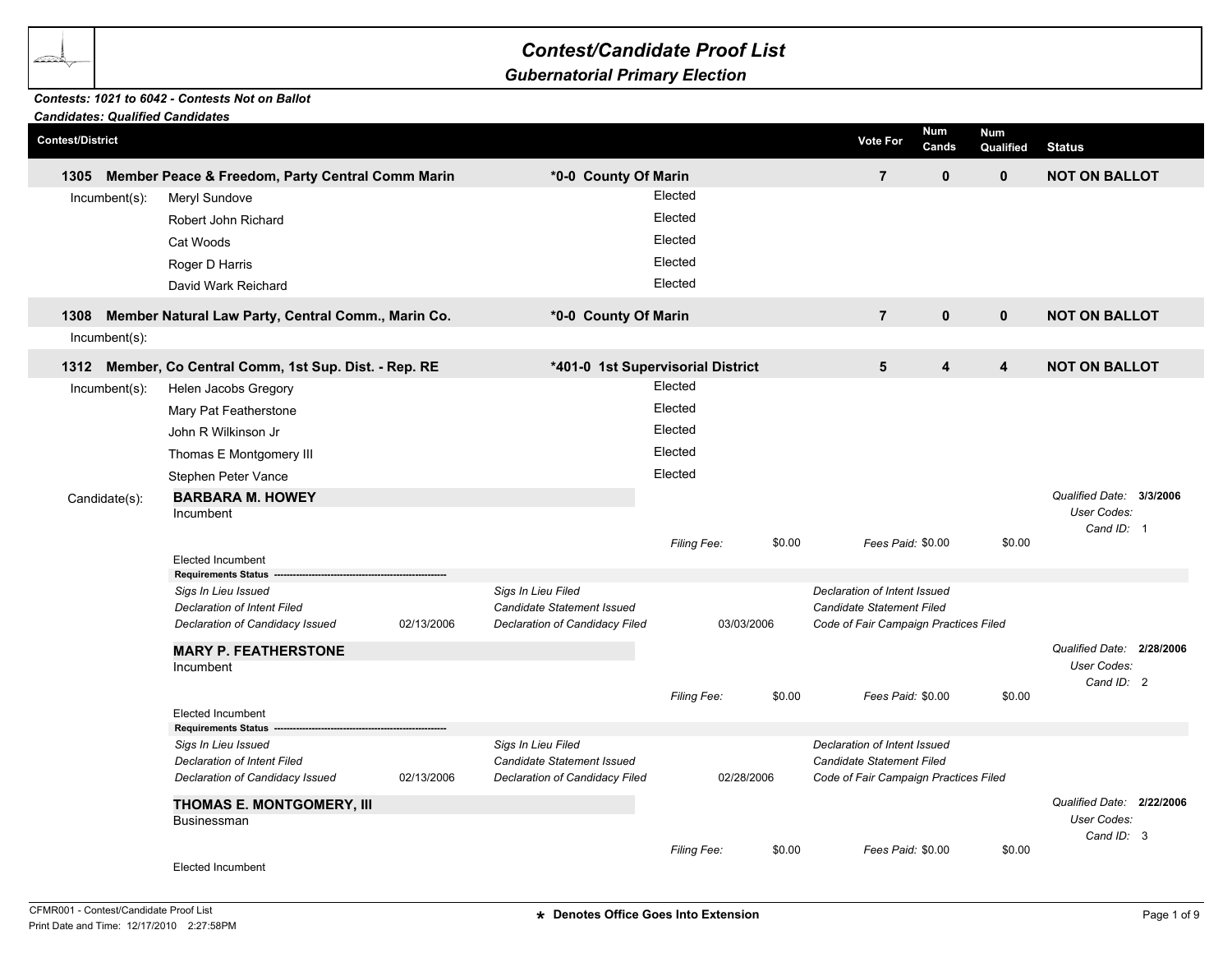| <b>Contest/District</b> |                                                                                                                     |            |                                                                                    |                                          |            |        | <b>Vote For</b>                                                                                           | <b>Num</b><br>Cands | Num<br>Qualified                                       | <b>Status</b>                                          |  |
|-------------------------|---------------------------------------------------------------------------------------------------------------------|------------|------------------------------------------------------------------------------------|------------------------------------------|------------|--------|-----------------------------------------------------------------------------------------------------------|---------------------|--------------------------------------------------------|--------------------------------------------------------|--|
|                         | Partisan COUNTY COMMITTEE Member, County Central Committee 1st Supervisorial District - Rep                         |            |                                                                                    |                                          |            |        |                                                                                                           |                     |                                                        |                                                        |  |
| 1312                    | Member, Co Central Comm, 1st Sup. Dist. - Rep. RE                                                                   |            |                                                                                    |                                          |            |        | 5                                                                                                         | 4                   | $\overline{\mathbf{4}}$                                | <b>NOT ON BALLOT</b>                                   |  |
|                         | <b>Requirements Status</b><br>Sigs In Lieu Issued<br>Declaration of Intent Filed<br>Declaration of Candidacy Issued | 02/16/2006 | Sigs In Lieu Filed<br>Candidate Statement Issued<br>Declaration of Candidacy Filed |                                          | 02/22/2006 |        | Declaration of Intent Issued<br>Candidate Statement Filed<br>Code of Fair Campaign Practices Filed        |                     |                                                        |                                                        |  |
|                         | <b>ALICE VIPIANA</b><br>Incumbent                                                                                   |            |                                                                                    |                                          |            |        |                                                                                                           |                     |                                                        | Qualified Date: 3/10/2006<br>User Codes:<br>Cand ID: 4 |  |
|                         | <b>Elected Incumbent</b><br><b>Requirements Status</b>                                                              |            |                                                                                    | Filing Fee:                              |            | \$0.00 | Fees Paid: \$0.00                                                                                         |                     | \$0.00                                                 |                                                        |  |
|                         | Sigs In Lieu Issued<br>Declaration of Intent Filed<br>Declaration of Candidacy Issued                               | 02/22/2006 | Sigs In Lieu Filed<br>Candidate Statement Issued<br>Declaration of Candidacy Filed |                                          | 03/10/2006 |        | Declaration of Intent Issued<br><b>Candidate Statement Filed</b><br>Code of Fair Campaign Practices Filed |                     |                                                        | 03/10/2006                                             |  |
| 1321                    | Member, Co Central Comm, 2nd Sup. Dist. - Dem. DE                                                                   |            | *402-0 2nd Supervisorial District                                                  |                                          |            |        | 5                                                                                                         | 4                   | 4                                                      | <b>NOT ON BALLOT</b>                                   |  |
| $Incumbent(s)$ :        | Eva Long<br>Dotty E Le Mieux<br>Robert D Casey<br>No Office Holder                                                  |            |                                                                                    | Elected<br>Elected<br>Elected<br>Elected |            |        |                                                                                                           |                     |                                                        |                                                        |  |
| Candidate(s):           | Frank J Egger<br><b>LYNN ARIAS BORNSTEIN</b><br>Incumbent                                                           |            |                                                                                    | Elected                                  |            |        |                                                                                                           |                     |                                                        | Qualified Date: 3/10/2006<br>User Codes:<br>Cand ID: 1 |  |
|                         | <b>Elected Incumbent</b>                                                                                            |            |                                                                                    | Filing Fee:                              |            | \$0.00 | Fees Paid: \$0.00                                                                                         |                     | \$0.00                                                 |                                                        |  |
|                         | <b>Requirements Status</b><br>Sigs In Lieu Issued<br>Declaration of Intent Filed<br>Declaration of Candidacy Issued | 02/13/2006 | Sigs In Lieu Filed<br>Candidate Statement Issued<br>Declaration of Candidacy Filed |                                          | 03/10/2006 |        | Declaration of Intent Issued<br>Candidate Statement Filed<br>Code of Fair Campaign Practices Filed        |                     |                                                        | 03/10/2006                                             |  |
|                         | <b>GREG BROCKBANK</b><br>Incumbent                                                                                  |            |                                                                                    | <b>Filing Fee:</b>                       |            | \$0.00 | Fees Paid: \$0.00                                                                                         |                     | \$0.00                                                 | Qualified Date: 3/7/2006<br>User Codes:<br>Cand ID: 2  |  |
|                         | <b>Elected Incumbent</b>                                                                                            |            |                                                                                    |                                          |            |        |                                                                                                           |                     |                                                        |                                                        |  |
|                         | Sigs In Lieu Issued<br><b>Declaration of Intent Filed</b><br>Declaration of Candidacy Issued                        | 02/13/2006 | Sigs In Lieu Filed<br>Candidate Statement Issued<br>Declaration of Candidacy Filed |                                          | 03/07/2006 |        | Declaration of Intent Issued<br>Candidate Statement Filed<br>Code of Fair Campaign Practices Filed        |                     |                                                        | 03/07/2006                                             |  |
|                         | <b>DOTTY E. LE MIEUX</b><br>No Ballot Designation                                                                   |            |                                                                                    |                                          |            |        |                                                                                                           |                     | Qualified Date: 3/10/2006<br>User Codes:<br>Cand ID: 3 |                                                        |  |
|                         | Elected Incumbent                                                                                                   |            |                                                                                    | Filing Fee:                              |            | \$0.00 | Fees Paid: \$0.00                                                                                         |                     | \$0.00                                                 |                                                        |  |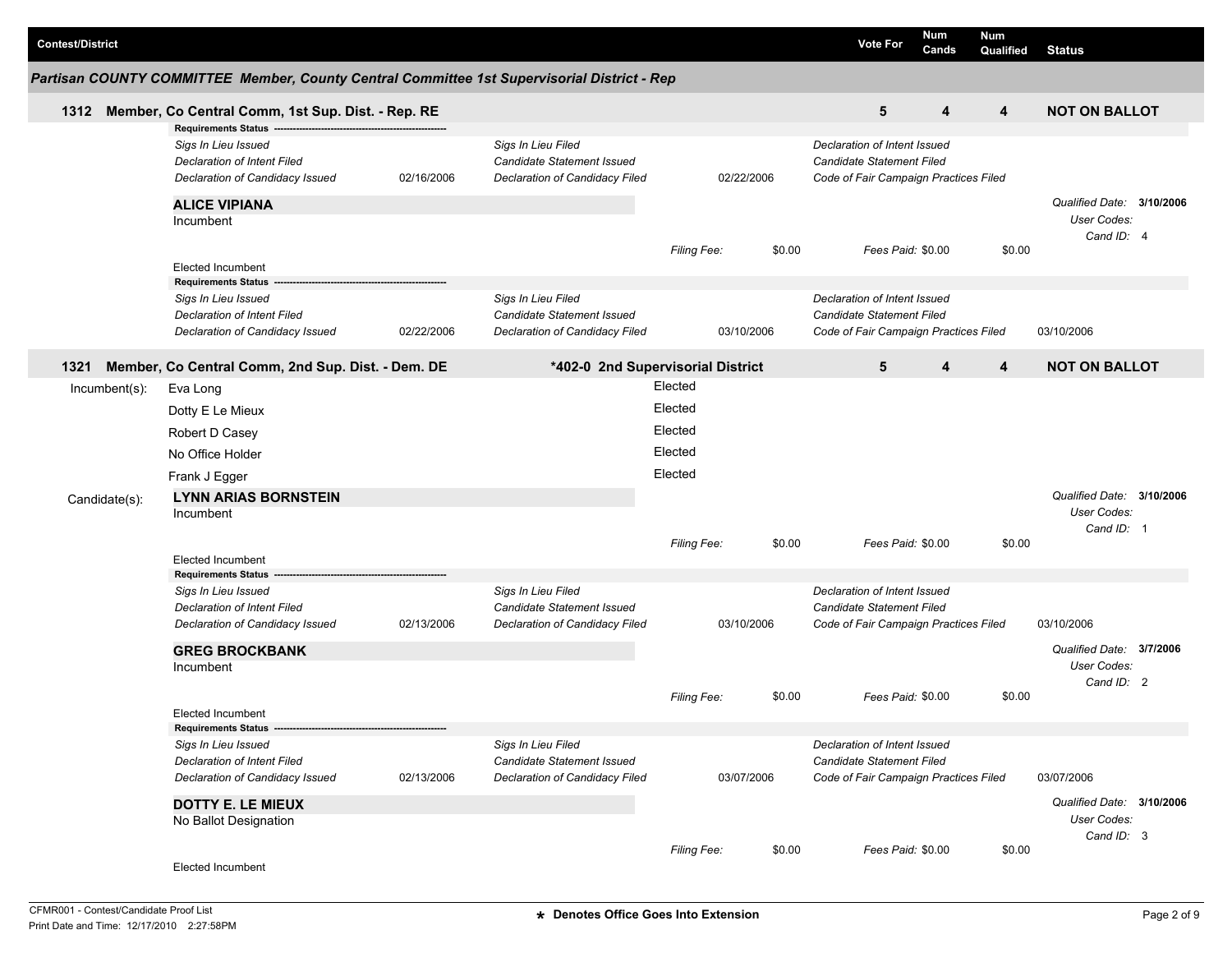| <b>Contest/District</b> |                                                                                                                     |            |                                                                                    |                                                             |        | <b>Vote For</b>                                                                                    | <b>Num</b><br>Cands | Num<br>Qualified        | <b>Status</b>                                          |  |
|-------------------------|---------------------------------------------------------------------------------------------------------------------|------------|------------------------------------------------------------------------------------|-------------------------------------------------------------|--------|----------------------------------------------------------------------------------------------------|---------------------|-------------------------|--------------------------------------------------------|--|
|                         | Partisan COUNTY COMMITTEE Member, County Central Committee 2nd Supervisorial District - Dem                         |            |                                                                                    |                                                             |        |                                                                                                    |                     |                         |                                                        |  |
| 1321                    | Member, Co Central Comm, 2nd Sup. Dist. - Dem. DE                                                                   |            |                                                                                    |                                                             |        | 5                                                                                                  | 4                   | $\overline{\mathbf{4}}$ | <b>NOT ON BALLOT</b>                                   |  |
|                         | <b>Requirements Status</b><br>Sigs In Lieu Issued<br>Declaration of Intent Filed<br>Declaration of Candidacy Issued | 02/14/2006 | Sigs In Lieu Filed<br>Candidate Statement Issued<br>Declaration of Candidacy Filed | 03/10/2006                                                  |        | Declaration of Intent Issued<br>Candidate Statement Filed<br>Code of Fair Campaign Practices Filed |                     |                         | 03/10/2006                                             |  |
|                         | <b>EVA LONG</b><br>Incumbent                                                                                        |            |                                                                                    |                                                             |        |                                                                                                    |                     |                         | Qualified Date: 3/10/2006<br>User Codes:<br>Cand ID: 4 |  |
|                         | <b>Elected Incumbent</b><br><b>Requirements Status</b>                                                              |            |                                                                                    | <b>Filing Fee:</b>                                          | \$0.00 | Fees Paid: \$0.00                                                                                  |                     | \$0.00                  |                                                        |  |
|                         | Sigs In Lieu Issued<br>Declaration of Intent Filed<br>Declaration of Candidacy Issued                               | 02/14/2006 | Sigs In Lieu Filed<br>Candidate Statement Issued<br>Declaration of Candidacy Filed | 03/10/2006                                                  |        | Declaration of Intent Issued<br>Candidate Statement Filed<br>Code of Fair Campaign Practices Filed |                     |                         | 03/10/2006                                             |  |
| 1322                    | Member, Co Central Comm, 2nd Sup. Dist. - Rep. RE                                                                   |            |                                                                                    | *402-0 2nd Supervisorial District                           |        | 5                                                                                                  | 3                   | $\mathbf{3}$            | <b>NOT ON BALLOT</b>                                   |  |
| Incumbent(s):           | Morgan Kelley<br>Vic Canby<br>Karen Marie Molden                                                                    |            |                                                                                    | Appointed in Lieu<br>Appointed in Lieu<br>Appointed in Lieu |        |                                                                                                    |                     |                         |                                                        |  |
| Candidate(s):           | Kevin William Krick<br>George Hall Buckle<br><b>VIC CANBY</b><br>Incumbent                                          |            |                                                                                    | Appointed in Lieu<br>Appointed in Lieu                      |        |                                                                                                    |                     |                         | Qualified Date: 3/9/2006<br>User Codes:                |  |
|                         | <b>Elected Incumbent</b>                                                                                            |            |                                                                                    | Filing Fee:                                                 | \$0.00 | Fees Paid: \$0.00                                                                                  |                     | \$0.00                  | Cand ID: 1                                             |  |
|                         | <b>Requirements Status</b><br>Sigs In Lieu Issued<br>Declaration of Intent Filed<br>Declaration of Candidacy Issued | 02/13/2006 | Sigs In Lieu Filed<br>Candidate Statement Issued<br>Declaration of Candidacy Filed | 03/08/2006                                                  |        | Declaration of Intent Issued<br>Candidate Statement Filed<br>Code of Fair Campaign Practices Filed |                     |                         | 03/08/2006                                             |  |
|                         | <b>MORGAN KELLEY</b><br>Incumbent                                                                                   |            |                                                                                    | <b>Filing Fee:</b>                                          | \$0.00 | Fees Paid: \$0.00                                                                                  |                     | \$0.00                  | Qualified Date: 3/9/2006<br>User Codes:<br>Cand ID: 2  |  |
|                         | Elected Incumbent<br>Requirements Status --                                                                         |            |                                                                                    |                                                             |        |                                                                                                    |                     |                         |                                                        |  |
|                         | Sigs In Lieu Issued<br><b>Declaration of Intent Filed</b><br>Declaration of Candidacy Issued                        | 02/14/2006 | Sigs In Lieu Filed<br>Candidate Statement Issued<br>Declaration of Candidacy Filed | 03/09/2006                                                  |        | Declaration of Intent Issued<br>Candidate Statement Filed<br>Code of Fair Campaign Practices Filed |                     |                         |                                                        |  |
|                         | <b>MARY LASHER</b><br>Appointed Incumbent                                                                           |            |                                                                                    |                                                             |        |                                                                                                    |                     |                         | Qualified Date: 3/9/2006<br>User Codes:<br>Cand ID: 3  |  |
|                         | Elected Incumbent                                                                                                   |            |                                                                                    | <b>Filing Fee:</b>                                          | \$0.00 | Fees Paid: \$0.00                                                                                  |                     | \$0.00                  |                                                        |  |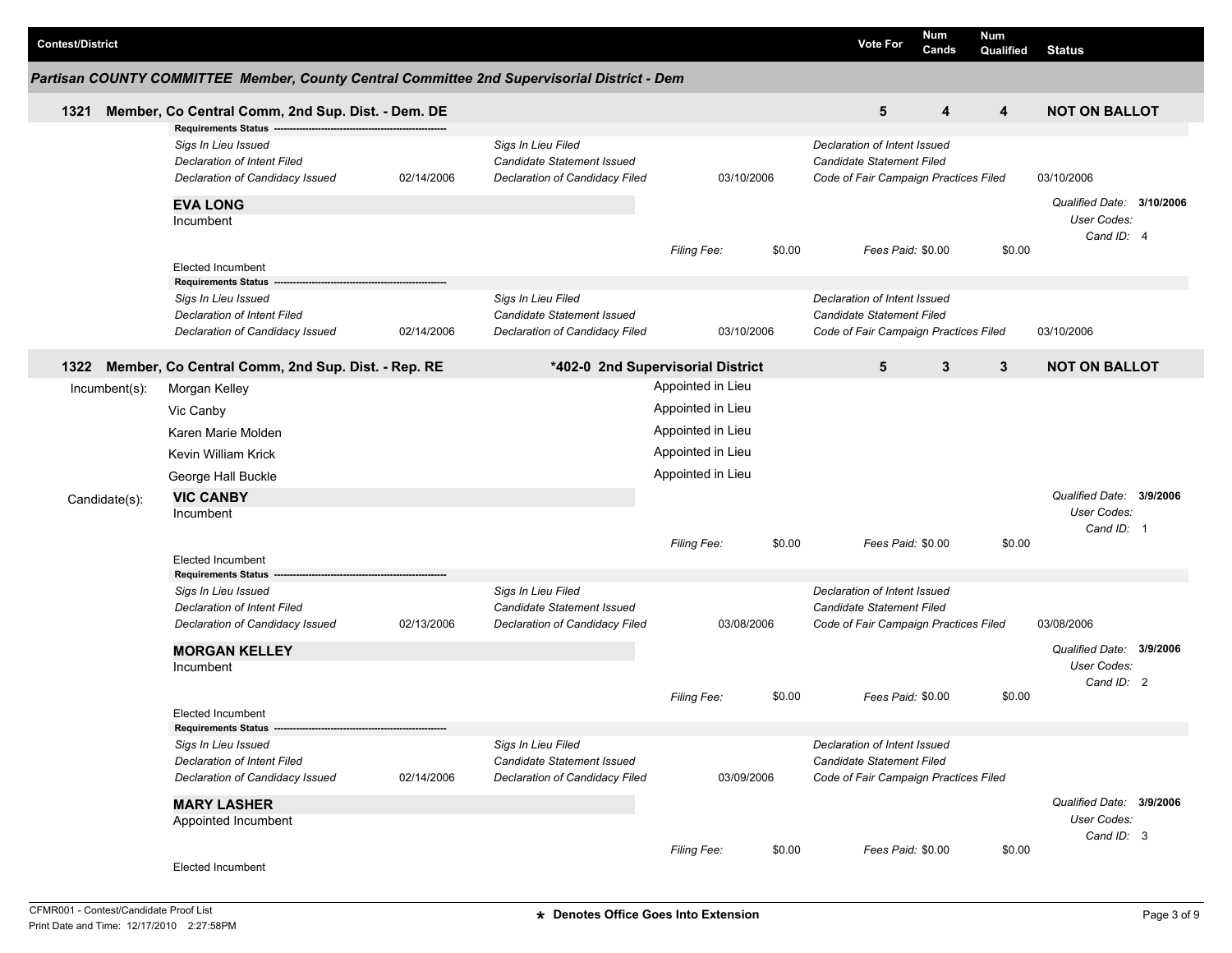| <b>Contest/District</b>    |                                                                                                                     |            |                                                                                    |                                   |        | <b>Vote For</b>                                                                                    | <b>Num</b><br>Cands | <b>Num</b><br>Qualified   | <b>Status</b>             |  |
|----------------------------|---------------------------------------------------------------------------------------------------------------------|------------|------------------------------------------------------------------------------------|-----------------------------------|--------|----------------------------------------------------------------------------------------------------|---------------------|---------------------------|---------------------------|--|
|                            | Partisan COUNTY COMMITTEE Member, County Central Committee 2nd Supervisorial District - Rep                         |            |                                                                                    |                                   |        |                                                                                                    |                     |                           |                           |  |
| 1322                       | Member, Co Central Comm, 2nd Sup. Dist. - Rep. RE                                                                   |            |                                                                                    |                                   |        | 5                                                                                                  | 3                   | $\mathbf{3}$              | <b>NOT ON BALLOT</b>      |  |
|                            | <b>Requirements Status</b><br>Sigs In Lieu Issued<br>Declaration of Intent Filed<br>Declaration of Candidacy Issued | 02/27/2006 | Sigs In Lieu Filed<br>Candidate Statement Issued<br>Declaration of Candidacy Filed | 03/08/2006                        |        | Declaration of Intent Issued<br>Candidate Statement Filed<br>Code of Fair Campaign Practices Filed |                     |                           | 03/08/2006                |  |
| 1331                       | Member, Co Central Comm, 3rd Sup. Dist. - Dem. DE                                                                   |            |                                                                                    | *403-0 3rd Supervisorial District |        | 5                                                                                                  | 4                   | $\mathbf{3}$              | <b>NOT ON BALLOT</b>      |  |
| Incumbent(s):              | Diana M. Conti                                                                                                      |            |                                                                                    | Appointed in Lieu                 |        |                                                                                                    |                     |                           |                           |  |
|                            | William Ashby Sims                                                                                                  |            |                                                                                    | Appointed in Lieu                 |        |                                                                                                    |                     |                           |                           |  |
|                            | Evelyn Katherine Woo                                                                                                |            |                                                                                    | Appointed in Lieu                 |        |                                                                                                    |                     |                           |                           |  |
|                            | Susan Claire Kirsch                                                                                                 |            |                                                                                    | Appointed in Lieu                 |        |                                                                                                    |                     |                           |                           |  |
|                            | Kerry Katzenbach Stoebner                                                                                           |            |                                                                                    | Appointed in Lieu                 |        |                                                                                                    |                     |                           |                           |  |
| <b>ELBERTA J. ERIKSSON</b> |                                                                                                                     |            |                                                                                    |                                   |        |                                                                                                    |                     | Qualified Date: 3/10/2006 |                           |  |
| Candidate(s):              | Incumbent                                                                                                           |            |                                                                                    |                                   |        |                                                                                                    |                     |                           | User Codes:               |  |
|                            |                                                                                                                     |            |                                                                                    |                                   |        |                                                                                                    |                     |                           | Cand ID: 1                |  |
|                            | <b>Elected Incumbent</b>                                                                                            |            |                                                                                    | <b>Filing Fee:</b>                | \$0.00 | Fees Paid: \$0.00                                                                                  |                     | \$0.00                    |                           |  |
|                            | <b>Requirements Status</b>                                                                                          |            |                                                                                    |                                   |        |                                                                                                    |                     |                           |                           |  |
|                            | Sigs In Lieu Issued                                                                                                 |            | Sigs In Lieu Filed                                                                 |                                   |        | Declaration of Intent Issued                                                                       |                     |                           |                           |  |
|                            | Declaration of Intent Filed                                                                                         |            | Candidate Statement Issued                                                         |                                   |        | Candidate Statement Filed                                                                          |                     |                           |                           |  |
|                            | Declaration of Candidacy Issued                                                                                     | 02/13/2006 | Declaration of Candidacy Filed                                                     | 03/10/2006                        |        | Code of Fair Campaign Practices Filed                                                              |                     |                           | 03/10/2006                |  |
|                            | <b>EVELYN WOO</b>                                                                                                   |            |                                                                                    |                                   |        |                                                                                                    |                     |                           | Qualified Date: 3/3/2006  |  |
|                            | <b>Office Administrator</b>                                                                                         |            |                                                                                    |                                   |        |                                                                                                    |                     |                           | User Codes:               |  |
|                            |                                                                                                                     |            |                                                                                    | Filing Fee:                       | \$0.00 | Fees Paid: \$0.00                                                                                  |                     | \$0.00                    | Cand ID: 2                |  |
|                            | <b>Elected Incumbent</b>                                                                                            |            |                                                                                    |                                   |        |                                                                                                    |                     |                           |                           |  |
|                            | <b>Requirements Status</b>                                                                                          |            |                                                                                    |                                   |        |                                                                                                    |                     |                           |                           |  |
|                            | Sigs In Lieu Issued<br>Declaration of Intent Filed                                                                  |            | Sigs In Lieu Filed<br>Candidate Statement Issued                                   |                                   |        | Declaration of Intent Issued<br>Candidate Statement Filed                                          |                     |                           |                           |  |
|                            | Declaration of Candidacy Issued                                                                                     | 02/13/2006 | Declaration of Candidacy Filed                                                     | 03/03/2006                        |        | Code of Fair Campaign Practices Filed                                                              |                     |                           | 03/03/2006                |  |
|                            |                                                                                                                     |            |                                                                                    |                                   |        |                                                                                                    |                     |                           | Qualified Date: 3/10/2006 |  |
|                            | <b>DOLLY VERRUE</b><br><b>Registered Nurse</b>                                                                      |            |                                                                                    |                                   |        |                                                                                                    |                     |                           | <b>User Codes:</b>        |  |
|                            |                                                                                                                     |            |                                                                                    |                                   |        |                                                                                                    |                     |                           | Cand ID: 3                |  |
|                            |                                                                                                                     |            |                                                                                    | <b>Filing Fee:</b>                | \$0.00 | Fees Paid: \$0.00                                                                                  |                     | \$0.00                    |                           |  |
|                            | Elected Incumbent                                                                                                   |            |                                                                                    |                                   |        |                                                                                                    |                     |                           |                           |  |
|                            | Sigs In Lieu Issued                                                                                                 |            | Sigs In Lieu Filed                                                                 |                                   |        | Declaration of Intent Issued                                                                       |                     |                           |                           |  |
|                            | <b>Declaration of Intent Filed</b>                                                                                  |            | Candidate Statement Issued                                                         |                                   |        | Candidate Statement Filed                                                                          |                     |                           |                           |  |
|                            | Declaration of Candidacy Issued                                                                                     | 02/13/2006 | Declaration of Candidacy Filed                                                     | 03/10/2006                        |        | Code of Fair Campaign Practices Filed                                                              |                     |                           | 03/10/2006                |  |
| 1332                       | Member, Co Central Comm, 3rd Sup. Dist. - Rep. RE                                                                   |            |                                                                                    | *403-0 3rd Supervisorial District |        | $5\phantom{.0}$                                                                                    | $\mathbf{3}$        | $\overline{2}$            | <b>NOT ON BALLOT</b>      |  |
| $Incumbent(s)$ :           | Sue Anne Campbell                                                                                                   |            | Appointed in Lieu                                                                  |                                   |        |                                                                                                    |                     |                           |                           |  |
|                            | Stephanie Lea Witt                                                                                                  |            |                                                                                    | Appointed in Lieu                 |        |                                                                                                    |                     |                           |                           |  |
|                            | Thomas B Myskowski                                                                                                  |            | Appointed in Lieu                                                                  |                                   |        |                                                                                                    |                     |                           |                           |  |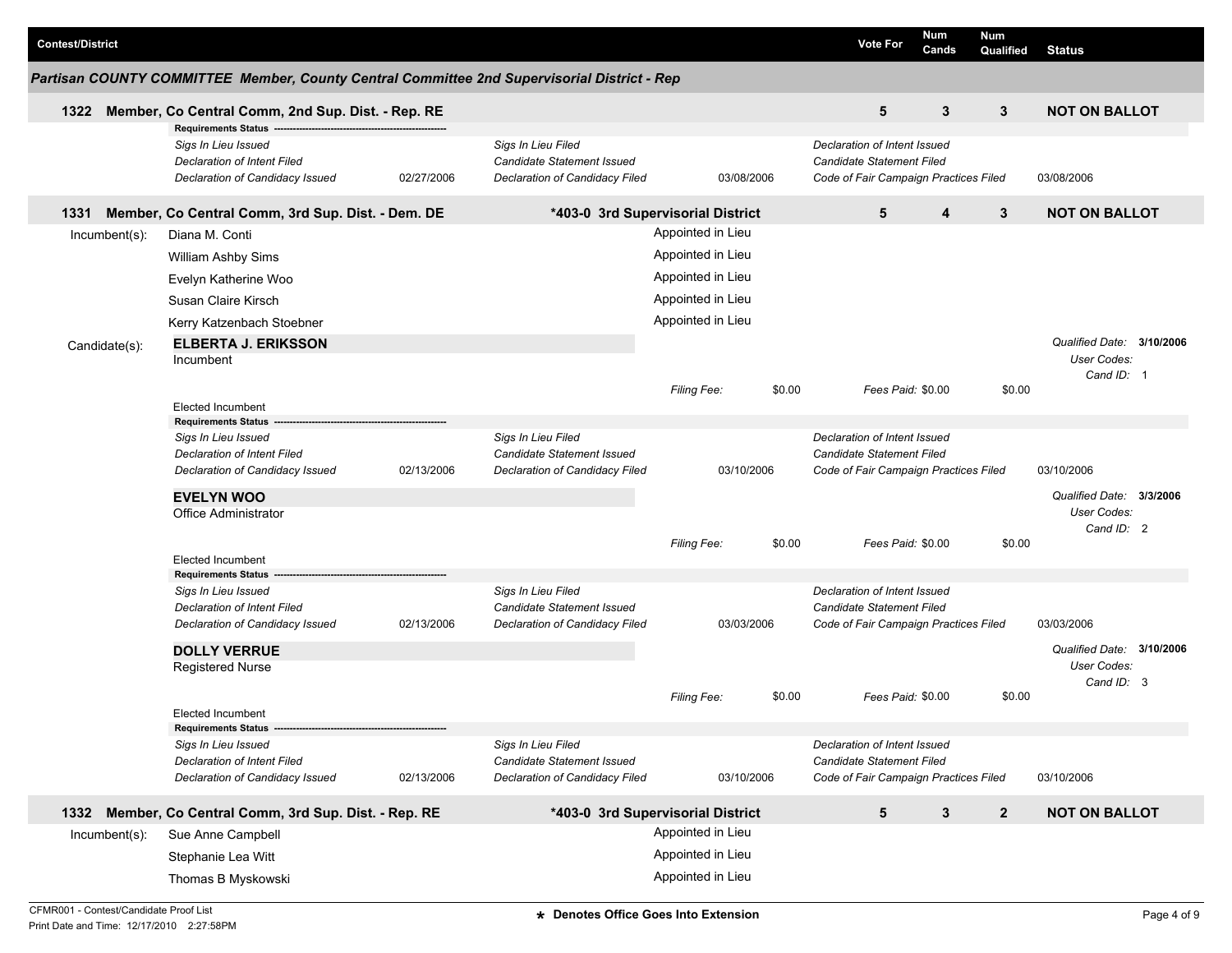| <b>Contest/District</b> |                  |                                                                   |            |                                                  |                                                        |                       | <b>Vote For</b>                                                  | Num<br>Cands      | <b>Num</b><br>Qualified | <b>Status</b>                            |             |
|-------------------------|------------------|-------------------------------------------------------------------|------------|--------------------------------------------------|--------------------------------------------------------|-----------------------|------------------------------------------------------------------|-------------------|-------------------------|------------------------------------------|-------------|
| 1332                    | $Incumbent(s)$ : | Member, Co Central Comm, 3rd Sup. Dist. - Rep. RE<br>Cynthia Batt |            |                                                  | *403-0 3rd Supervisorial District<br>Appointed in Lieu |                       | 5                                                                | 3                 | $\mathbf{2}$            | <b>NOT ON BALLOT</b>                     |             |
|                         |                  | Carolyn F Patrick                                                 |            |                                                  | Appointed in Lieu                                      |                       |                                                                  |                   |                         |                                          |             |
|                         |                  | <b>MARK D. HILL</b>                                               |            |                                                  |                                                        |                       |                                                                  |                   |                         | Qualified Date: 3/10/2006                |             |
|                         | Candidate(s):    | Incumbent                                                         |            |                                                  |                                                        |                       |                                                                  |                   |                         | User Codes:                              |             |
|                         |                  |                                                                   |            |                                                  | \$0.00<br><b>Filing Fee:</b>                           |                       | Fees Paid: \$0.00<br>\$0.00<br>Declaration of Intent Issued      |                   | Cand ID: 1              |                                          |             |
|                         |                  | Elected Incumbent<br><b>Requirements Status</b>                   |            |                                                  |                                                        |                       |                                                                  |                   |                         |                                          |             |
|                         |                  | Sigs In Lieu Issued                                               |            | Sigs In Lieu Filed                               |                                                        |                       |                                                                  |                   |                         |                                          |             |
|                         |                  | Declaration of Intent Filed                                       |            | Candidate Statement Issued                       |                                                        |                       | <b>Candidate Statement Filed</b>                                 |                   |                         |                                          |             |
|                         |                  | Declaration of Candidacy Issued                                   | 03/01/2006 | Declaration of Candidacy Filed                   | 03/09/2006                                             |                       | Code of Fair Campaign Practices Filed                            |                   |                         | 03/09/2006                               |             |
|                         |                  | <b>CAROLYN PATRICK</b>                                            |            |                                                  |                                                        | \$0.00<br>Filing Fee: |                                                                  |                   |                         | Qualified Date: 3/9/2006                 |             |
|                         |                  | Businessperson                                                    |            |                                                  |                                                        |                       |                                                                  |                   |                         |                                          | User Codes: |
|                         |                  |                                                                   |            |                                                  |                                                        |                       |                                                                  | Fees Paid: \$0.00 | \$0.00                  | Cand ID: 2                               |             |
|                         |                  | <b>Elected Incumbent</b>                                          |            |                                                  |                                                        |                       |                                                                  |                   |                         |                                          |             |
|                         |                  | <b>Requirements Status</b>                                        |            |                                                  |                                                        |                       |                                                                  |                   |                         |                                          |             |
|                         |                  | Sigs In Lieu Issued<br><b>Declaration of Intent Filed</b>         |            | Sigs In Lieu Filed<br>Candidate Statement Issued |                                                        |                       | Declaration of Intent Issued<br><b>Candidate Statement Filed</b> |                   |                         |                                          |             |
|                         |                  | Declaration of Candidacy Issued                                   | 03/02/2006 | Declaration of Candidacy Filed                   | 03/09/2006                                             |                       | Code of Fair Campaign Practices Filed                            |                   |                         | 03/09/2006                               |             |
| 1341                    |                  | Member, Co Central Comm, 4th Sup. Dist. - Dem. DE                 |            |                                                  | *404-0 4th Supervisorial District                      |                       | 4                                                                | 4                 | 4                       | <b>NOT ON BALLOT</b>                     |             |
|                         | Incumbent(s):    | No office holder                                                  |            |                                                  | Elected                                                |                       |                                                                  |                   |                         |                                          |             |
|                         |                  | No office holder                                                  |            |                                                  | Elected                                                |                       |                                                                  |                   |                         |                                          |             |
|                         |                  |                                                                   |            |                                                  | Appointed in Lieu                                      |                       |                                                                  |                   |                         |                                          |             |
|                         |                  | Paul Andrew Apffel                                                |            |                                                  |                                                        |                       |                                                                  |                   |                         |                                          |             |
|                         |                  | Thomas E Pierce                                                   |            |                                                  | Appointed in Lieu                                      |                       |                                                                  |                   |                         |                                          |             |
|                         | Candidate(s):    | <b>PAUL APFFEL</b><br>Incumbent                                   |            |                                                  |                                                        |                       |                                                                  |                   |                         | Qualified Date: 3/10/2006<br>User Codes: |             |
|                         |                  |                                                                   |            |                                                  |                                                        |                       |                                                                  |                   |                         | Cand ID: 1                               |             |
|                         |                  |                                                                   |            |                                                  | <b>Filing Fee:</b>                                     | \$0.00                | Fees Paid: \$0.00                                                |                   | \$0.00                  |                                          |             |
|                         |                  | <b>Elected Incumbent</b><br><b>Requirements Status</b>            |            |                                                  |                                                        |                       |                                                                  |                   |                         |                                          |             |
|                         |                  | Sigs In Lieu Issued                                               |            | Sigs In Lieu Filed                               |                                                        |                       | Declaration of Intent Issued                                     |                   |                         |                                          |             |
|                         |                  | <b>Declaration of Intent Filed</b>                                |            | Candidate Statement Issued                       |                                                        |                       | <b>Candidate Statement Filed</b>                                 |                   |                         |                                          |             |
|                         |                  | Declaration of Candidacy Issued                                   | 02/13/2006 | Declaration of Candidacy Filed                   | 03/10/2006                                             |                       | Code of Fair Campaign Practices Filed                            |                   |                         | 03/10/2006                               |             |
|                         |                  | <b>JESSE ALVAREZ</b>                                              |            |                                                  |                                                        |                       |                                                                  |                   |                         | Qualified Date: 3/10/2006                |             |
|                         |                  | <b>Equal Opportunity Specialist</b>                               |            |                                                  |                                                        |                       |                                                                  |                   |                         | User Codes:                              |             |
|                         |                  |                                                                   |            |                                                  | Filing Fee:                                            | \$0.00                | Fees Paid: \$0.00                                                |                   | \$0.00                  | Cand ID: 2                               |             |
|                         |                  | <b>Elected Incumbent</b>                                          |            |                                                  |                                                        |                       |                                                                  |                   |                         |                                          |             |
|                         |                  | <b>Requirements Status -</b>                                      |            |                                                  |                                                        |                       |                                                                  |                   |                         |                                          |             |
|                         |                  | Sigs In Lieu Issued<br><b>Declaration of Intent Filed</b>         |            | Sigs In Lieu Filed<br>Candidate Statement Issued |                                                        |                       | Declaration of Intent Issued<br>Candidate Statement Filed        |                   |                         |                                          |             |
|                         |                  | Declaration of Candidacy Issued                                   | 02/17/2006 | Declaration of Candidacy Filed                   | 03/10/2006                                             |                       | Code of Fair Campaign Practices Filed                            |                   |                         | 03/10/2006                               |             |
|                         |                  |                                                                   |            |                                                  |                                                        |                       |                                                                  |                   |                         |                                          |             |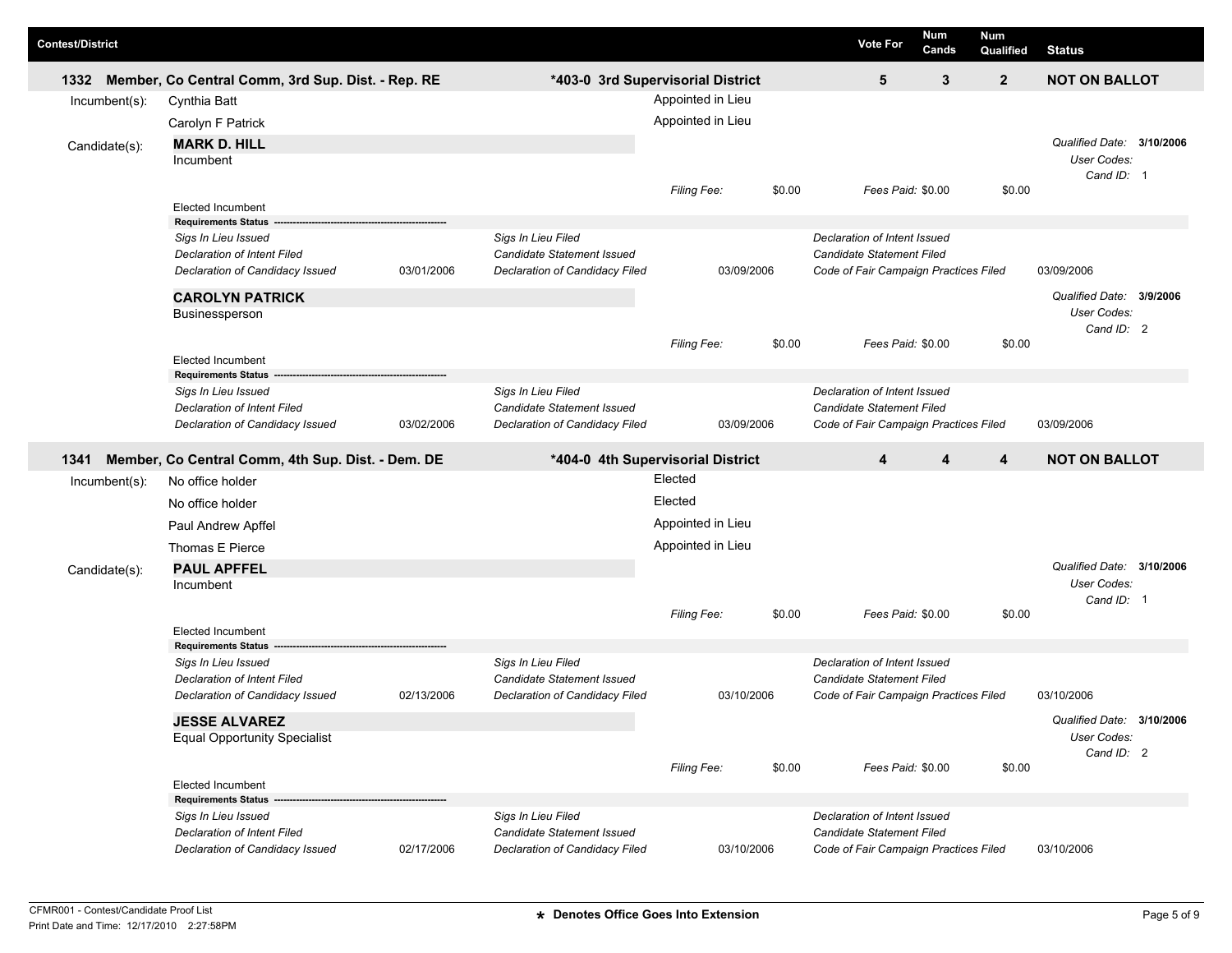| <b>Contest/District</b> |                                                                                             |            |                                                              |             |            | <b>Vote For</b>                                                    | Num<br>Cands   | Num<br><b>Qualified</b> | <b>Status</b>             |  |
|-------------------------|---------------------------------------------------------------------------------------------|------------|--------------------------------------------------------------|-------------|------------|--------------------------------------------------------------------|----------------|-------------------------|---------------------------|--|
|                         | Partisan COUNTY COMMITTEE Member, County Central Committee 4th Supervisorial District - Dem |            |                                                              |             |            |                                                                    |                |                         |                           |  |
| 1341                    | Member, Co Central Comm, 4th Sup. Dist. - Dem. DE                                           |            |                                                              |             |            | 4                                                                  | 4              | 4                       | <b>NOT ON BALLOT</b>      |  |
|                         | <b>YVONNE S. BUSH</b>                                                                       |            |                                                              |             |            |                                                                    |                |                         | Qualified Date: 3/10/2006 |  |
|                         | Incumbent                                                                                   |            |                                                              |             |            |                                                                    |                |                         | User Codes:               |  |
|                         |                                                                                             |            |                                                              | Filing Fee: | \$0.00     | Fees Paid: \$0.00                                                  |                | \$0.00                  | Cand ID: 3                |  |
|                         | <b>Elected Incumbent</b>                                                                    |            |                                                              |             |            |                                                                    |                |                         |                           |  |
|                         | <b>Requirements Status</b>                                                                  |            |                                                              |             |            |                                                                    |                |                         |                           |  |
|                         | Sigs In Lieu Issued                                                                         |            | Sigs In Lieu Filed                                           |             |            | Declaration of Intent Issued                                       |                |                         |                           |  |
|                         | <b>Declaration of Intent Filed</b><br>Declaration of Candidacy Issued                       | 02/27/2006 | Candidate Statement Issued<br>Declaration of Candidacy Filed |             | 03/10/2006 | Candidate Statement Filed<br>Code of Fair Campaign Practices Filed |                |                         | 03/10/2006                |  |
|                         |                                                                                             |            |                                                              |             |            |                                                                    |                |                         |                           |  |
|                         | <b>ANN THOMAS</b>                                                                           |            |                                                              |             |            |                                                                    |                |                         | Qualified Date: 3/10/2006 |  |
|                         | Incumbent                                                                                   |            |                                                              |             |            |                                                                    |                |                         | User Codes:<br>Cand ID: 4 |  |
|                         |                                                                                             |            |                                                              | Filing Fee: | \$0.00     | Fees Paid: \$0.00                                                  |                | \$0.00                  |                           |  |
|                         | <b>Elected Incumbent</b>                                                                    |            |                                                              |             |            |                                                                    |                |                         |                           |  |
|                         | <b>Requirements Status</b>                                                                  |            |                                                              |             |            |                                                                    |                |                         |                           |  |
|                         | Sigs In Lieu Issued<br><b>Declaration of Intent Filed</b>                                   |            | Sigs In Lieu Filed<br>Candidate Statement Issued             |             |            | Declaration of Intent Issued<br>Candidate Statement Filed          |                |                         |                           |  |
|                         | Declaration of Candidacy Issued                                                             | 03/01/2006 | Declaration of Candidacy Filed                               |             | 03/10/2006 | Code of Fair Campaign Practices Filed                              |                |                         | 03/10/2006                |  |
|                         |                                                                                             |            |                                                              |             |            |                                                                    |                |                         |                           |  |
| 1342                    | Member, Co Central Comm, 4th Sup. Dist. - Rep. RE                                           |            | *404-0 4th Supervisorial District                            |             |            | $\mathbf{3}$                                                       | $\mathbf{0}$   | $\mathbf{0}$            | <b>NOT ON BALLOT</b>      |  |
| Incumbent(s):           | Robert Marshall Figari                                                                      |            |                                                              | Elected     |            |                                                                    |                |                         |                           |  |
|                         | <b>Michael Hartnett</b>                                                                     |            |                                                              | Elected     |            |                                                                    |                |                         |                           |  |
|                         | Catherine P Bragg                                                                           |            |                                                              | Elected     |            |                                                                    |                |                         |                           |  |
|                         |                                                                                             |            |                                                              |             |            |                                                                    |                |                         |                           |  |
| 1350                    | Member, Co Central Comm, 1st Sup. Dist. - Aip AIP                                           |            | *401-0 1st Supervisorial District                            |             |            | $5\phantom{1}$                                                     | $\mathbf 0$    | $\mathbf 0$             | <b>NOT ON BALLOT</b>      |  |
| $Incumbent(s)$ :        |                                                                                             |            |                                                              |             |            |                                                                    |                |                         |                           |  |
| 1351                    | Member, Co Central Comm, 5th Sup. Dist. - Dem. DE                                           |            | *405-0 5th Supervisorial District                            |             |            | 4                                                                  | $\overline{2}$ | $\overline{2}$          | <b>NOT ON BALLOT</b>      |  |
| Incumbent(s):           | Leon Floyd Calkins                                                                          |            |                                                              | Elected     |            |                                                                    |                |                         |                           |  |
|                         | Suzanne Seear Brown Crow                                                                    |            |                                                              | Elected     |            |                                                                    |                |                         |                           |  |
|                         | Barbara L Matas                                                                             |            |                                                              | Elected     |            |                                                                    |                |                         |                           |  |
|                         | Peter Jay Tiernan                                                                           |            |                                                              | Elected     |            |                                                                    |                |                         |                           |  |
| Candidate(s):           | <b>SUZANNE BROWN CROW</b>                                                                   |            |                                                              |             |            |                                                                    |                |                         | Qualified Date: 3/10/2006 |  |
|                         | Appointed Incumbent                                                                         |            |                                                              |             |            |                                                                    |                |                         | User Codes:               |  |
|                         |                                                                                             |            |                                                              |             |            |                                                                    |                |                         | Cand ID: 1                |  |
|                         | <b>Elected Incumbent</b>                                                                    |            |                                                              | Filing Fee: | \$0.00     | Fees Paid: \$0.00                                                  |                | \$0.00                  |                           |  |
|                         | <b>Requirements Status</b>                                                                  |            |                                                              |             |            |                                                                    |                |                         |                           |  |
|                         | Sigs In Lieu Issued                                                                         |            | Sigs In Lieu Filed                                           |             |            | Declaration of Intent Issued                                       |                |                         |                           |  |
|                         | Declaration of Intent Filed                                                                 |            | Candidate Statement Issued                                   |             |            | Candidate Statement Filed                                          |                |                         |                           |  |
|                         | Declaration of Candidacy Issued                                                             | 02/17/2006 | Declaration of Candidacy Filed                               |             | 03/10/2006 | Code of Fair Campaign Practices Filed                              |                |                         | 03/10/2006                |  |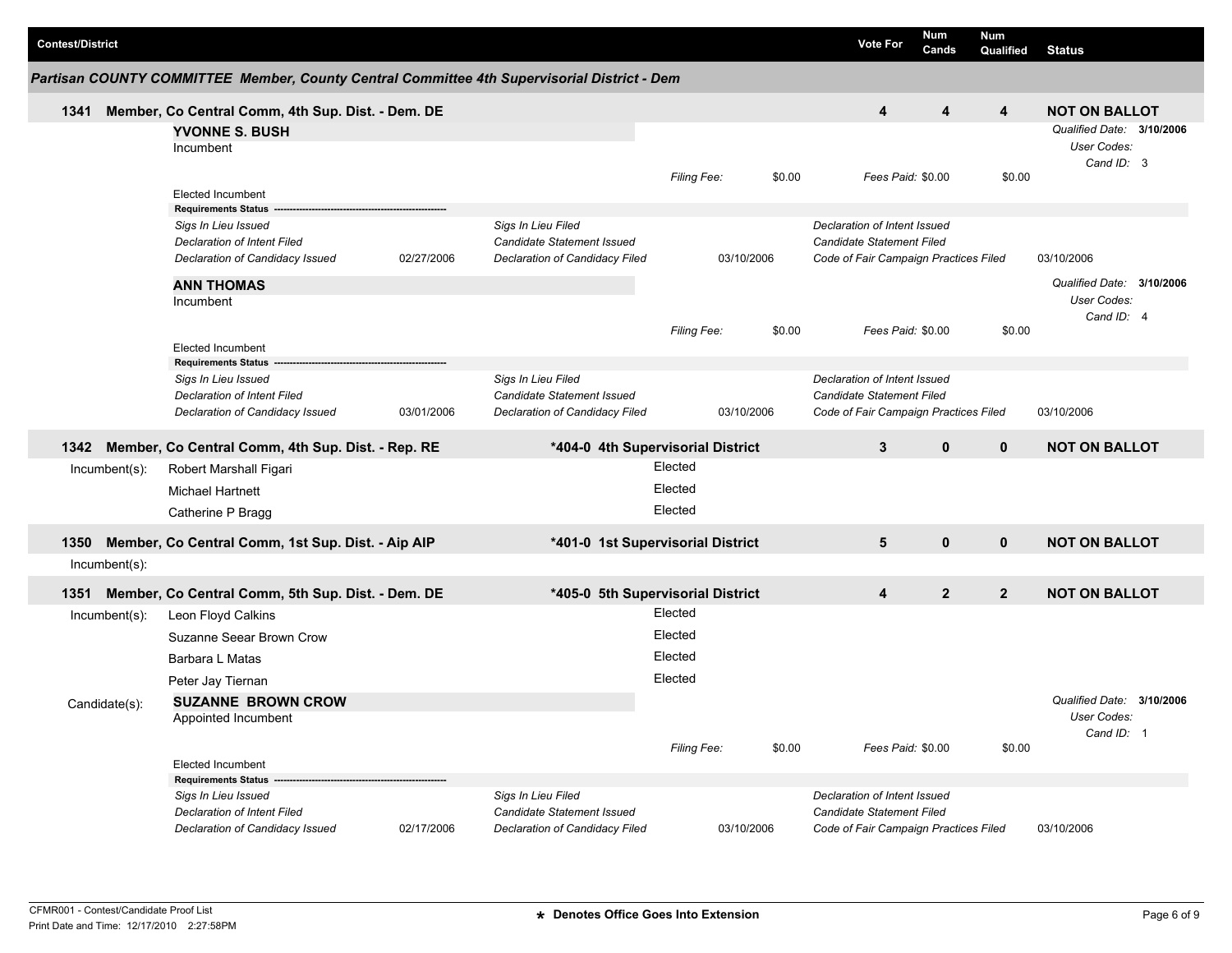|  | <b>Contest/District</b> |               |                                                                                              |            |                                                                                    |             |            |        | <b>Vote For</b>                                                                                    | Num<br>Cands          | Num<br>Qualified | <b>Status</b>                                                 |  |
|--|-------------------------|---------------|----------------------------------------------------------------------------------------------|------------|------------------------------------------------------------------------------------|-------------|------------|--------|----------------------------------------------------------------------------------------------------|-----------------------|------------------|---------------------------------------------------------------|--|
|  |                         |               | Partisan COUNTY COMMITTEE Member, County Central Committee 5th Supervisorial District - Dem  |            |                                                                                    |             |            |        |                                                                                                    |                       |                  |                                                               |  |
|  | 1351                    |               | Member, Co Central Comm, 5th Sup. Dist. - Dem. DE                                            |            |                                                                                    |             |            |        | $\boldsymbol{4}$                                                                                   | $\overline{2}$        | $\overline{2}$   | <b>NOT ON BALLOT</b>                                          |  |
|  |                         |               | <b>BARBARA MATAS</b><br>Nurse Case Manager                                                   |            |                                                                                    |             |            |        |                                                                                                    |                       |                  | Qualified Date: 3/10/2006<br><b>User Codes:</b><br>Cand ID: 2 |  |
|  |                         |               | <b>Elected Incumbent</b><br><b>Requirements Status</b>                                       |            |                                                                                    | Filing Fee: |            | \$0.00 | Fees Paid: \$0.00                                                                                  |                       | \$0.00           |                                                               |  |
|  |                         |               | Sigs In Lieu Issued<br><b>Declaration of Intent Filed</b><br>Declaration of Candidacy Issued | 02/27/2006 | Sigs In Lieu Filed<br>Candidate Statement Issued<br>Declaration of Candidacy Filed |             | 03/13/2006 |        | Declaration of Intent Issued<br>Candidate Statement Filed<br>Code of Fair Campaign Practices Filed |                       |                  | 03/13/2006                                                    |  |
|  | 1352                    |               | Member, Co Central Comm, 5th Sup. Dist. - Rep. RE                                            |            | *405-0 5th Supervisorial District                                                  |             |            |        | 5                                                                                                  | $\boldsymbol{4}$      | 3                | <b>NOT ON BALLOT</b>                                          |  |
|  |                         | Incumbent(s): | Paul Kevin Herrerias                                                                         |            |                                                                                    | Elected     |            |        |                                                                                                    |                       |                  |                                                               |  |
|  |                         |               | Frank A Tallarida                                                                            |            |                                                                                    | Elected     |            |        |                                                                                                    |                       |                  |                                                               |  |
|  |                         |               | Roland Denton Underhill                                                                      |            |                                                                                    | Elected     |            |        |                                                                                                    |                       |                  |                                                               |  |
|  |                         |               | Susan Gordon Miller                                                                          |            |                                                                                    | Elected     |            |        |                                                                                                    |                       |                  |                                                               |  |
|  |                         |               | Victor Manuel Aguila                                                                         |            |                                                                                    | Elected     |            |        |                                                                                                    |                       |                  |                                                               |  |
|  |                         | Candidate(s): | <b>VICTOR AGUILA</b><br>Businessman                                                          |            |                                                                                    |             |            |        |                                                                                                    |                       |                  | Qualified Date: 2/21/2006<br>User Codes:                      |  |
|  |                         |               | <b>Elected Incumbent</b><br><b>Requirements Status</b>                                       |            |                                                                                    | Filing Fee: |            | \$0.00 | Fees Paid: \$0.00                                                                                  |                       | \$0.00           | Cand ID: 1                                                    |  |
|  |                         |               | Sigs In Lieu Issued                                                                          |            | Sigs In Lieu Filed                                                                 |             |            |        | Declaration of Intent Issued                                                                       |                       |                  |                                                               |  |
|  |                         |               | <b>Declaration of Intent Filed</b><br>Declaration of Candidacy Issued                        | 02/13/2006 | Candidate Statement Issued<br>Declaration of Candidacy Filed                       |             | 02/21/2006 |        | Candidate Statement Filed<br>Code of Fair Campaign Practices Filed                                 |                       |                  |                                                               |  |
|  |                         |               | <b>SUSAN GORDON MILLER</b>                                                                   |            |                                                                                    |             |            |        |                                                                                                    |                       |                  | Qualified Date: 3/10/2006                                     |  |
|  |                         |               | Incumbent                                                                                    |            |                                                                                    | Filing Fee: |            | \$0.00 | Fees Paid: \$0.00                                                                                  |                       | \$0.00           | <b>User Codes:</b><br>Cand ID: 2                              |  |
|  |                         |               | Elected Incumbent<br><b>Requirements Status</b>                                              |            |                                                                                    |             |            |        |                                                                                                    |                       |                  |                                                               |  |
|  |                         |               | Sigs In Lieu Issued<br><b>Declaration of Intent Filed</b><br>Declaration of Candidacy Issued | 02/16/2006 | Sigs In Lieu Filed<br>Candidate Statement Issued<br>Declaration of Candidacy Filed |             | 03/10/2006 |        | Declaration of Intent Issued<br>Candidate Statement Filed<br>Code of Fair Campaign Practices Filed |                       |                  | 03/10/2006                                                    |  |
|  |                         |               | <b>FRANK A. TALLARIDA</b><br>Incumbent                                                       |            |                                                                                    | Filing Fee: |            | \$0.00 |                                                                                                    | Fees Paid: \$1,557.60 | \$0.75           | Qualified Date: 3/7/2006<br>User Codes:<br>Cand ID: 4         |  |
|  |                         |               | Elected Incumbent                                                                            |            |                                                                                    |             |            |        |                                                                                                    |                       |                  |                                                               |  |
|  |                         |               | <b>Requirements Status -</b><br>Sigs In Lieu Issued<br>Declaration of Intent Filed           |            | Sigs In Lieu Filed<br>Candidate Statement Issued                                   |             |            |        | Declaration of Intent Issued<br>Candidate Statement Filed                                          |                       |                  |                                                               |  |
|  |                         |               | Declaration of Candidacy Issued                                                              | 02/28/2006 | Declaration of Candidacy Filed                                                     |             | 03/07/2006 |        | Code of Fair Campaign Practices Filed                                                              |                       |                  | 03/07/2006                                                    |  |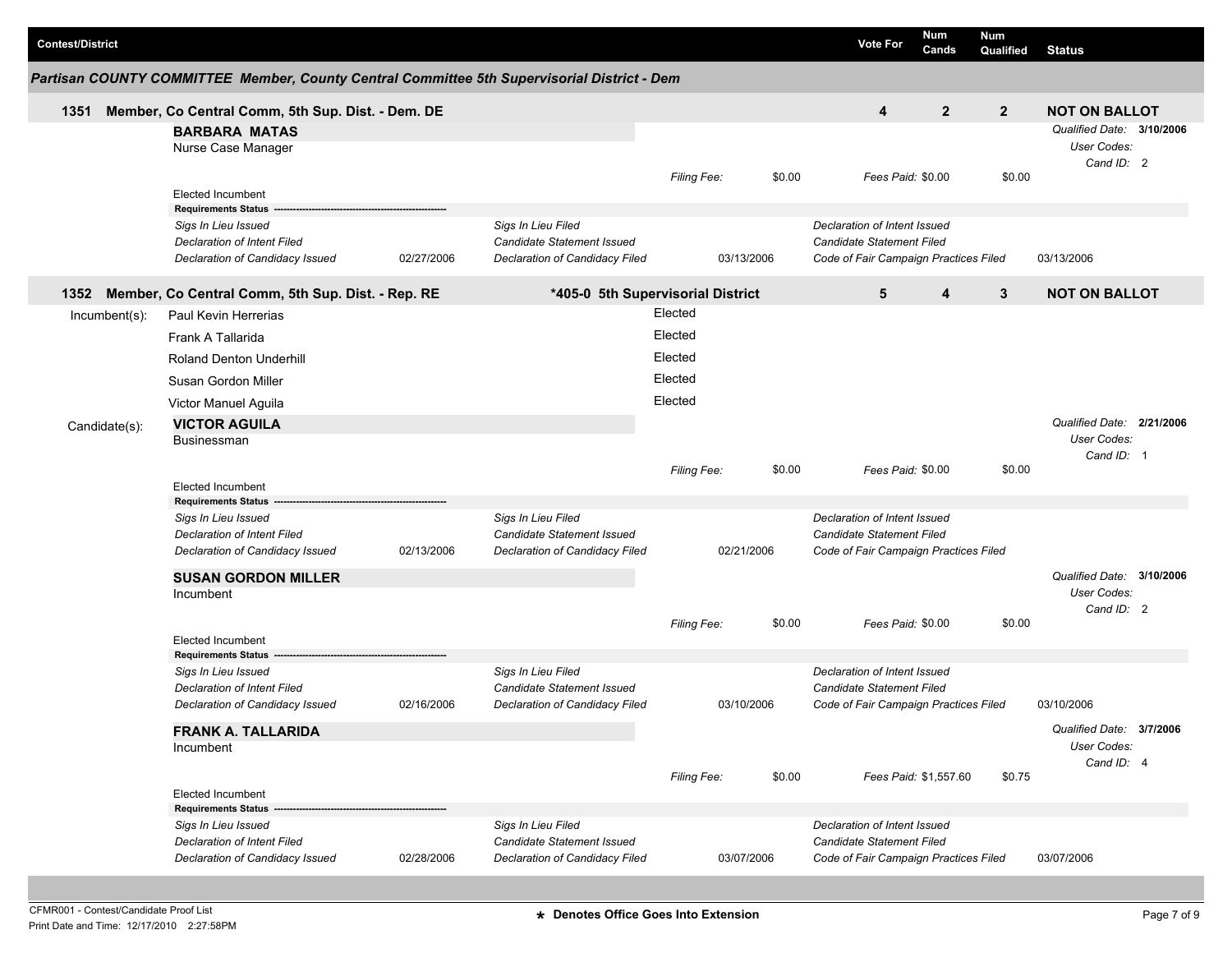| <b>Contest/District</b> |                  |                                                                       |            |                                                                     |                    |                          |            | Vote For                                                                  | Num<br>Cands          | <b>Num</b><br>Qualified | <b>Status</b>                            |
|-------------------------|------------------|-----------------------------------------------------------------------|------------|---------------------------------------------------------------------|--------------------|--------------------------|------------|---------------------------------------------------------------------------|-----------------------|-------------------------|------------------------------------------|
| 1360                    |                  | Member, Co Central Comm, 2nd Sup. Dist. - Aip AIP                     |            | *402-0 2nd Supervisorial District                                   |                    |                          |            | 6                                                                         | $\mathbf 0$           | $\mathbf{0}$            | <b>NOT ON BALLOT</b>                     |
|                         | $Incumbent(s)$ : |                                                                       |            |                                                                     |                    |                          |            |                                                                           |                       |                         |                                          |
| 1370                    |                  | Member, Co Central Comm, 3rd Sup. Dist. - Aip AIP                     |            | *403-0 3rd Supervisorial District                                   |                    |                          |            | 5                                                                         | $\mathbf{0}$          | $\mathbf{0}$            | <b>NOT ON BALLOT</b>                     |
|                         | $Incumbent(s)$ : |                                                                       |            |                                                                     |                    |                          |            |                                                                           |                       |                         |                                          |
|                         |                  |                                                                       |            |                                                                     |                    |                          |            |                                                                           |                       |                         |                                          |
| 1380                    |                  | Member, Co Central Comm, 4th Sup. Dist. - Aip AIP                     |            | *404-0 4th Supervisorial District                                   |                    |                          |            | $\overline{\mathbf{4}}$                                                   | $\mathbf{0}$          | $\mathbf{0}$            | <b>NOT ON BALLOT</b>                     |
|                         | Incumbent(s):    |                                                                       |            |                                                                     |                    |                          |            |                                                                           |                       |                         |                                          |
| 1390                    |                  | Member, Co Central Comm, 5th Sup. Dist. - Aip AIP                     |            | *405-0 5th Supervisorial District                                   |                    |                          |            | 6                                                                         | $\mathbf{0}$          | $\mathbf{0}$            | <b>NOT ON BALLOT</b>                     |
|                         | $Incumbent(s)$ : |                                                                       |            |                                                                     |                    |                          |            |                                                                           |                       |                         |                                          |
| $\ast$<br>2003          |                  | Judge, Superior Court                                                 |            | *0-0 County Of Marin                                                |                    |                          |            | $\mathbf{1}$                                                              | $\mathbf{1}$          | $\mathbf{1}$            | <b>NOT ON BALLOT</b>                     |
|                         | $Incumbent(s)$ : | Kelly V Simmons                                                       |            |                                                                     | Elected            |                          |            |                                                                           |                       |                         |                                          |
|                         | Candidate(s):    | <b>KELLY V. SIMMONS-Office No. 3</b>                                  |            |                                                                     |                    |                          |            |                                                                           |                       |                         | Qualified Date: 2/22/2006                |
|                         |                  | Superior Court Judge                                                  |            |                                                                     |                    |                          |            |                                                                           |                       |                         | User Codes:<br>Cand ID: 1                |
|                         |                  |                                                                       |            |                                                                     | <b>Filing Fee:</b> |                          | \$1,566.60 |                                                                           | Fees Paid: \$1,557.60 | \$0.75                  |                                          |
|                         |                  | <b>Elected Incumbent</b><br><b>Requirements Status</b>                |            |                                                                     |                    |                          |            |                                                                           |                       |                         |                                          |
|                         |                  | Sigs In Lieu Issued                                                   | 01/10/2006 | Sigs In Lieu Filed                                                  |                    | 02/14/2006               |            | Declaration of Intent Issued                                              |                       |                         |                                          |
|                         |                  | Declaration of Intent Filed<br>Declaration of Candidacy Issued        | 02/14/2006 | Candidate Statement Issued<br>Declaration of Candidacy Filed        |                    | 02/14/2006<br>02/22/2006 |            | <b>Candidate Statement Filed</b><br>Code of Fair Campaign Practices Filed |                       |                         |                                          |
|                         |                  |                                                                       |            |                                                                     |                    |                          |            |                                                                           |                       |                         |                                          |
| $\star$<br>2103         |                  | Judge, Superior Court                                                 |            | *0-0 County Of Marin                                                |                    |                          |            | $\mathbf{1}$                                                              | $\mathbf{1}$          | $\mathbf{1}$            | <b>NOT ON BALLOT</b>                     |
|                         | $Incumbent(s)$ : | Lynn Duryee                                                           |            |                                                                     | Elected            |                          |            |                                                                           |                       |                         |                                          |
|                         | Candidate(s):    | <b>LYNN DURYEE-Office No. 1</b>                                       |            |                                                                     |                    |                          |            |                                                                           |                       |                         | Qualified Date: 2/21/2006<br>User Codes: |
|                         |                  | Superior Court Judge                                                  |            |                                                                     |                    |                          |            |                                                                           |                       |                         | Cand ID: 1                               |
|                         |                  |                                                                       |            |                                                                     | Filing Fee:        |                          | \$1,566.60 |                                                                           | Fees Paid: \$1,554.85 | \$0.00                  |                                          |
|                         |                  | <b>Elected Incumbent</b><br><b>Requirements Status</b>                |            |                                                                     |                    |                          |            |                                                                           |                       |                         |                                          |
|                         |                  | Sigs In Lieu Issued                                                   | 12/30/2005 | Sigs In Lieu Filed                                                  |                    | 02/14/2006               |            | Declaration of Intent Issued                                              |                       |                         |                                          |
|                         |                  | <b>Declaration of Intent Filed</b><br>Declaration of Candidacy Issued | 02/14/2006 | <b>Candidate Statement Issued</b><br>Declaration of Candidacy Filed |                    | 02/21/2006               |            | Candidate Statement Filed<br>Code of Fair Campaign Practices Filed        |                       |                         |                                          |
|                         |                  |                                                                       |            |                                                                     |                    |                          |            |                                                                           |                       |                         |                                          |
| $\star$<br>5063         |                  | Member, Town Council, Town of Ross                                    |            | *508-0 Town Of Ross                                                 |                    |                          |            | $\overline{2}$                                                            | $\overline{2}$        | $\overline{2}$          | <b>NOT ON BALLOT</b>                     |
|                         | Incumbent(s):    | Peter Rupert Russell                                                  |            |                                                                     | Elected            |                          |            |                                                                           |                       |                         |                                          |
|                         |                  | Carla Gresham Small                                                   |            | Elected                                                             |                    |                          |            |                                                                           |                       |                         |                                          |
|                         | Candidate(s):    | <b>MICHAEL C. SKALL</b>                                               |            |                                                                     |                    |                          |            |                                                                           |                       |                         | Qualified Date: 3/15/2006<br>User Codes: |
|                         |                  | Father                                                                |            |                                                                     |                    |                          |            |                                                                           |                       |                         | Cand ID: 1                               |
|                         |                  |                                                                       |            |                                                                     | <b>Filing Fee:</b> |                          | \$0.00     | Fees Paid: \$0.00                                                         |                       | \$0.00                  |                                          |
|                         |                  | <b>Elected Incumbent</b>                                              |            |                                                                     |                    |                          |            |                                                                           |                       |                         |                                          |